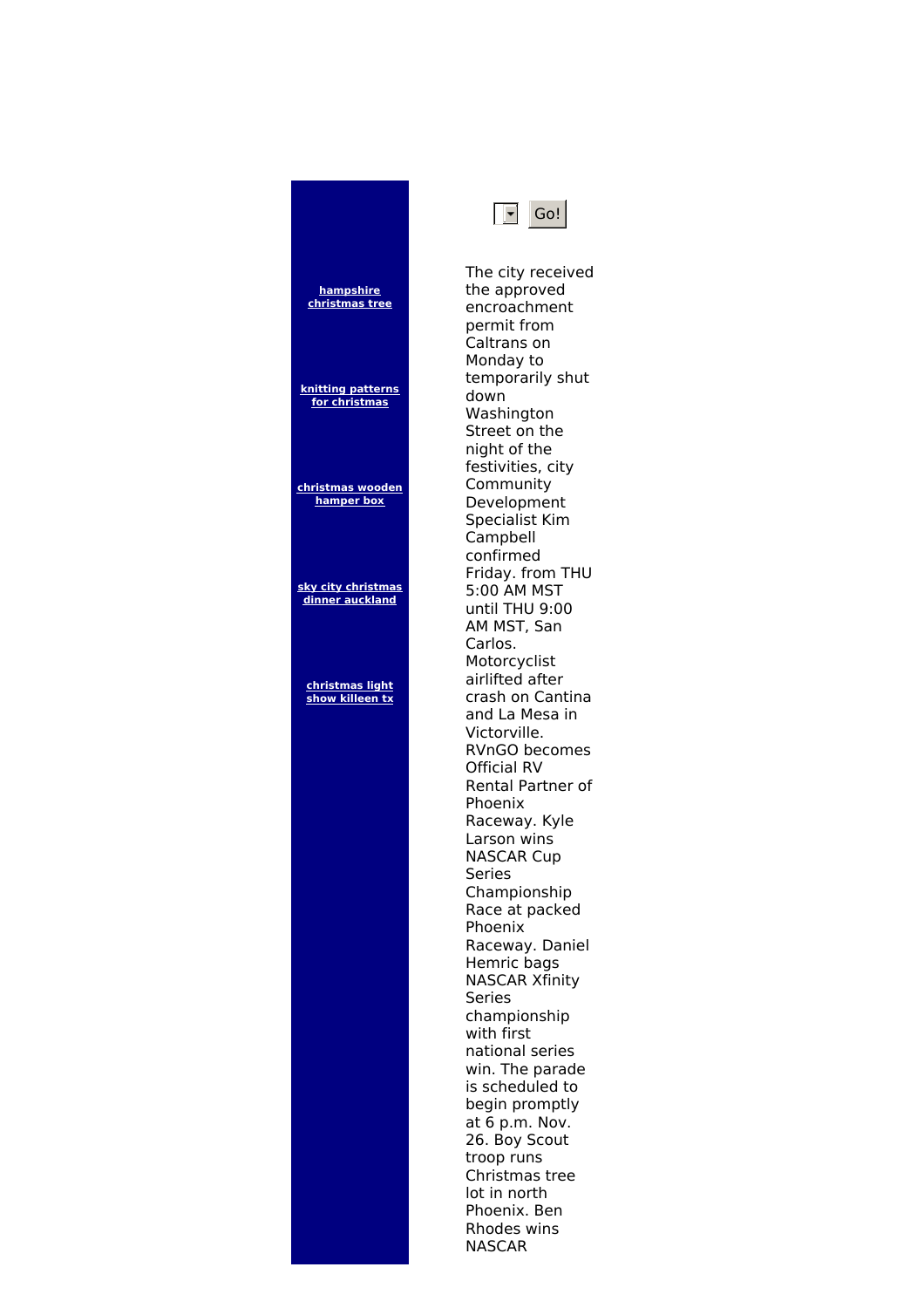Camping World Truck Series championship, as Chandler Smith sweeps title race. AESD Board Member Ammie Hunter suddenly and unexpectedly passes away. The Saturday night show will take place at the Wickenburg Community Center. Our featured performers will take the stage to share their stories and experiences of the Western lifestyle. Ask me about the special bond that dogs and humans share. 48-yearold woman killed in rollover crash on Mariposa Road in Hesperia. to the event to avoid traffic congestion. The parade route runs near the Light Rail stop at Central Ave., just south of Camelback Rd. Grand Canyon University's marching band provided some lively entertainment Dec. 7 for Glendale's Hometown Christmas Parade. Damaged utility pole causes power outage in Adelanto. Detours will be in place motorist are encouraged to utilize alternate routes, if possible. Central Ave. and Montebello Ave. Parade Starts at 7 p.m. Day of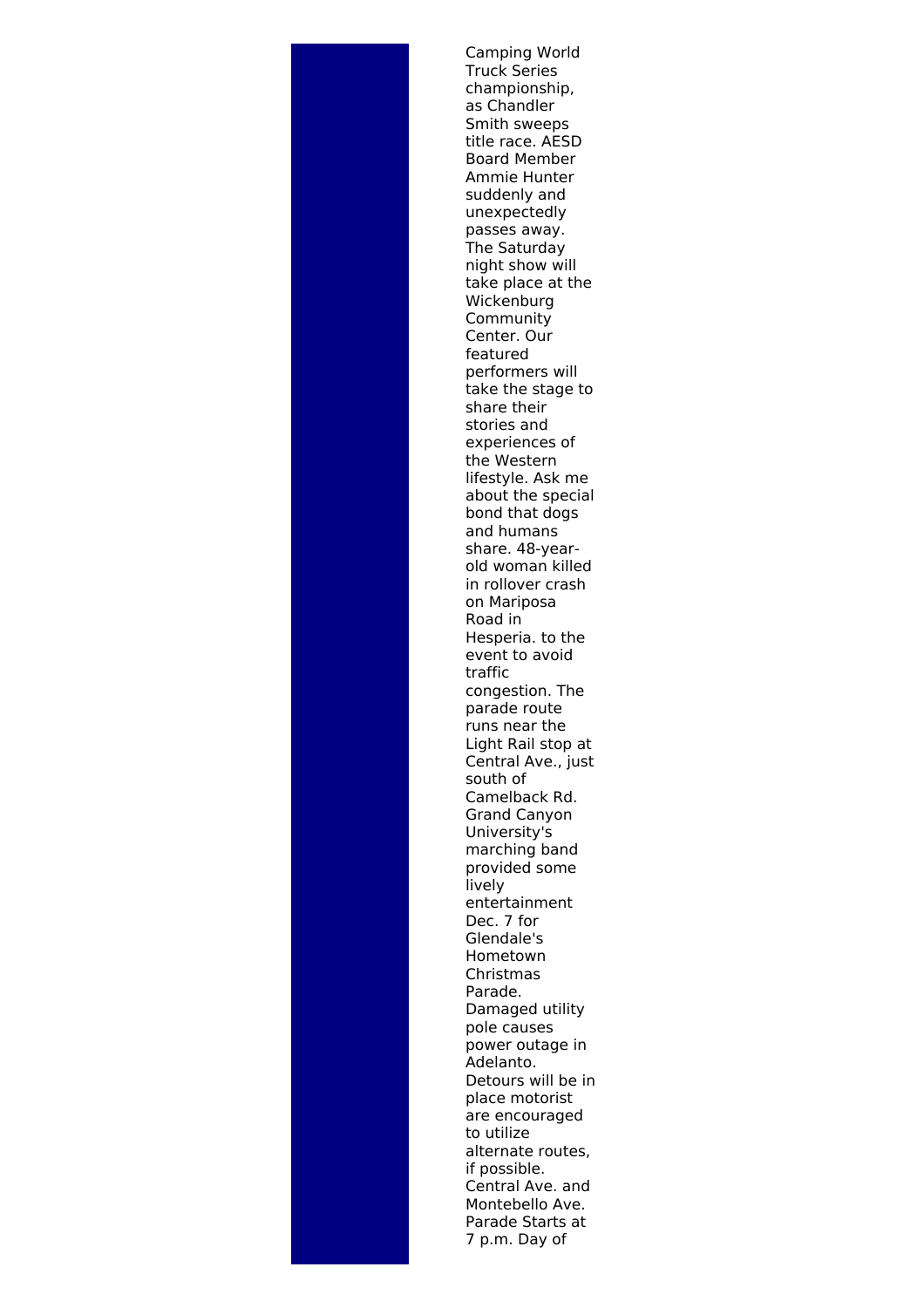Parade Road Closures - 5 to 11 p.m.: Sorry, no promotional deals were found matching that code. LOS **CABALLEROS** GOLF CLUB, 1551 S. VULTURE MINE ROAD. This glittering holiday event is produced by the Wickenburg Chamber of Commerce and sponsored by the Town of Wickenburg. **Organizers** reveal theme, highlight changes to the parade. Last minute prep work underway ahead of APS Electric Light Parade return. Daniel Hemric bags NASCAR Xfinity Series championship with first national series win. There will also be a beer garden for ages 21 and up to enjoy. Clear skies. Low 27F. Winds light and variable. Ben Rhodes wins NASCAR Camping World Truck Series championship, as Chandler Smith sweeps title. Dieter Kurtenbach: Klay Thompson's return couldn't come at a better time for the lulling Warriors. Person airlifted after crash on Summit Valley Rd in Hesperia. **Spectators** should try to minimize and gather any trash and litter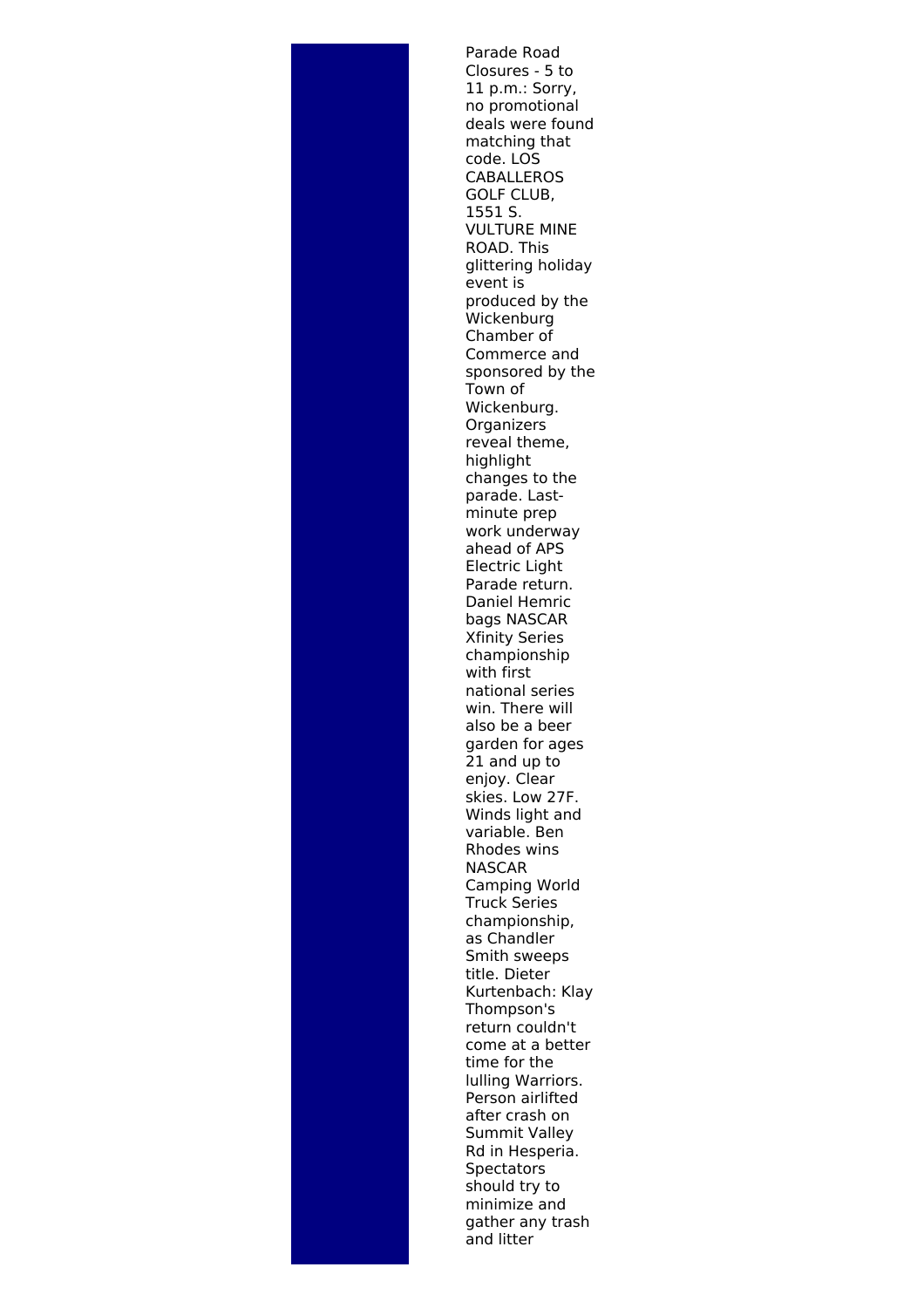generated during the parade to ease post-event cleanup. To find out the "side streets" where you can park and weave your way towards the parade, please look at the route closure map. It will tell you where the parade is, what streets close at what times and lists the side streets for you to access to find parking and then make your way into the parade route. You remember home builder's billboards that advertised interest rates of 11%. Who remembers getting your hair cut at Long Hair Inc.? How about using Conceived By Nature Shampoo, Creme Rinse and Conditioner? What shop did you go to, 35th Ave and Bethany, 35th Ave and Peoria, Maryvale, Tempe or the Tucson shops? Do you remember the name of your Barber there? When you visit The Resort you'll quickly notice the wide streets and how the place is not crowded with homes squished in together. The Resort has fewer than 10 lots per acre, which is half the rate of some neighboring parks. World War II Veteran, U.S.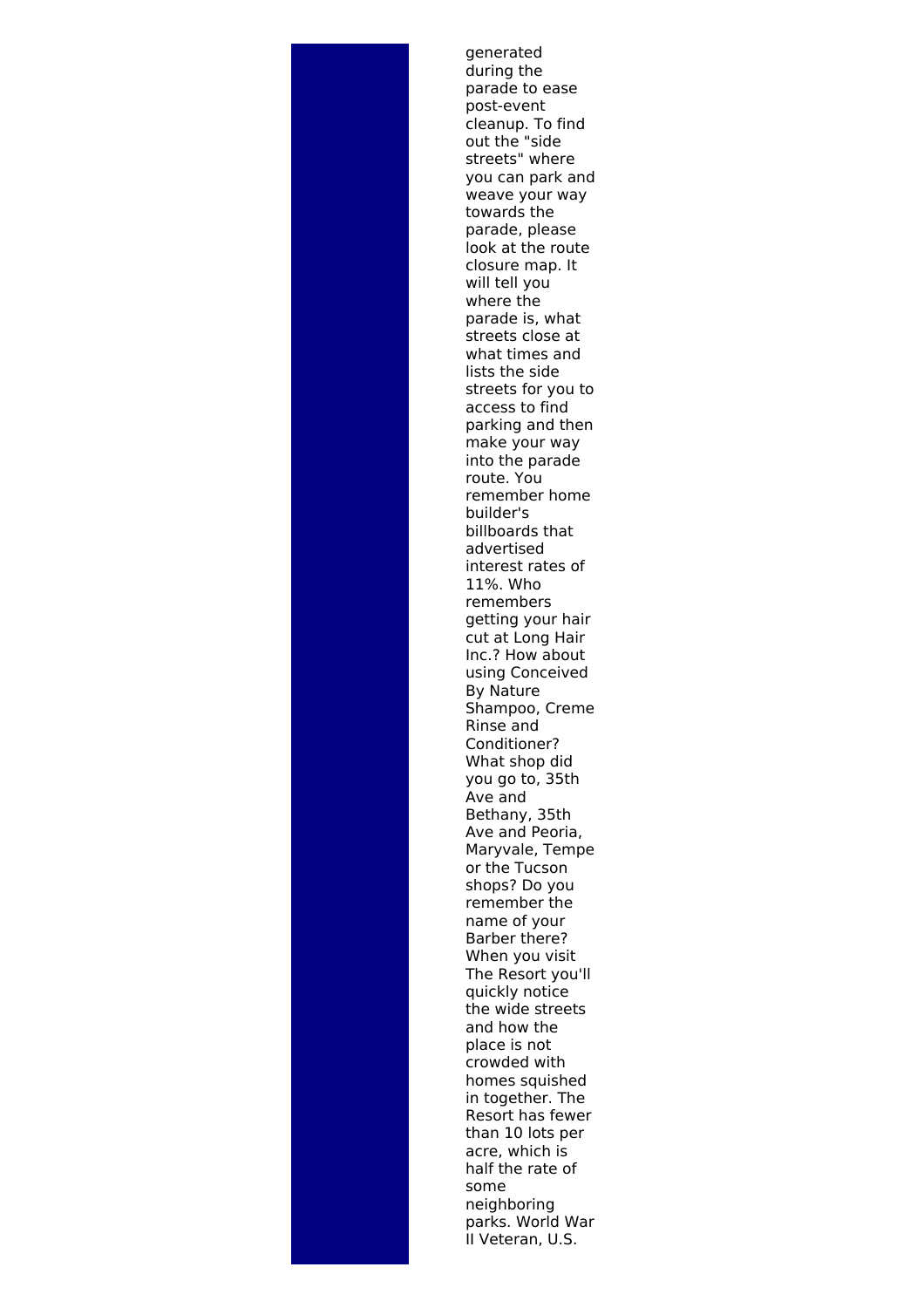Air Force Mesa, AZ. The American Flag is as intriguing as our nation it helped create. The beginnings of the American Flag tell a tale of a craving for representation and sovereignty. The Flag was made as an influential symbol of freedom from Britain in the Revolutionary War and continues to encourage American citizens to fight for autonomy if ever threatened. The American Flag has generated songs, survived wars, and progressed into a version of America we worked hard to create. We will talk about what the Flag means and how it influences people with our Founding Father's decision to make a battle flag representing the new America they were making. some of my friends used to minibike at the pits on the road between Northern and Shea. Also Evan Mecham ran for governor when I was a TEEN in the 60's. There was a cop station in Sunnyslope on the canal and Central. Mornings were spent watching 'The Wallace and Ladmo Show.' When it was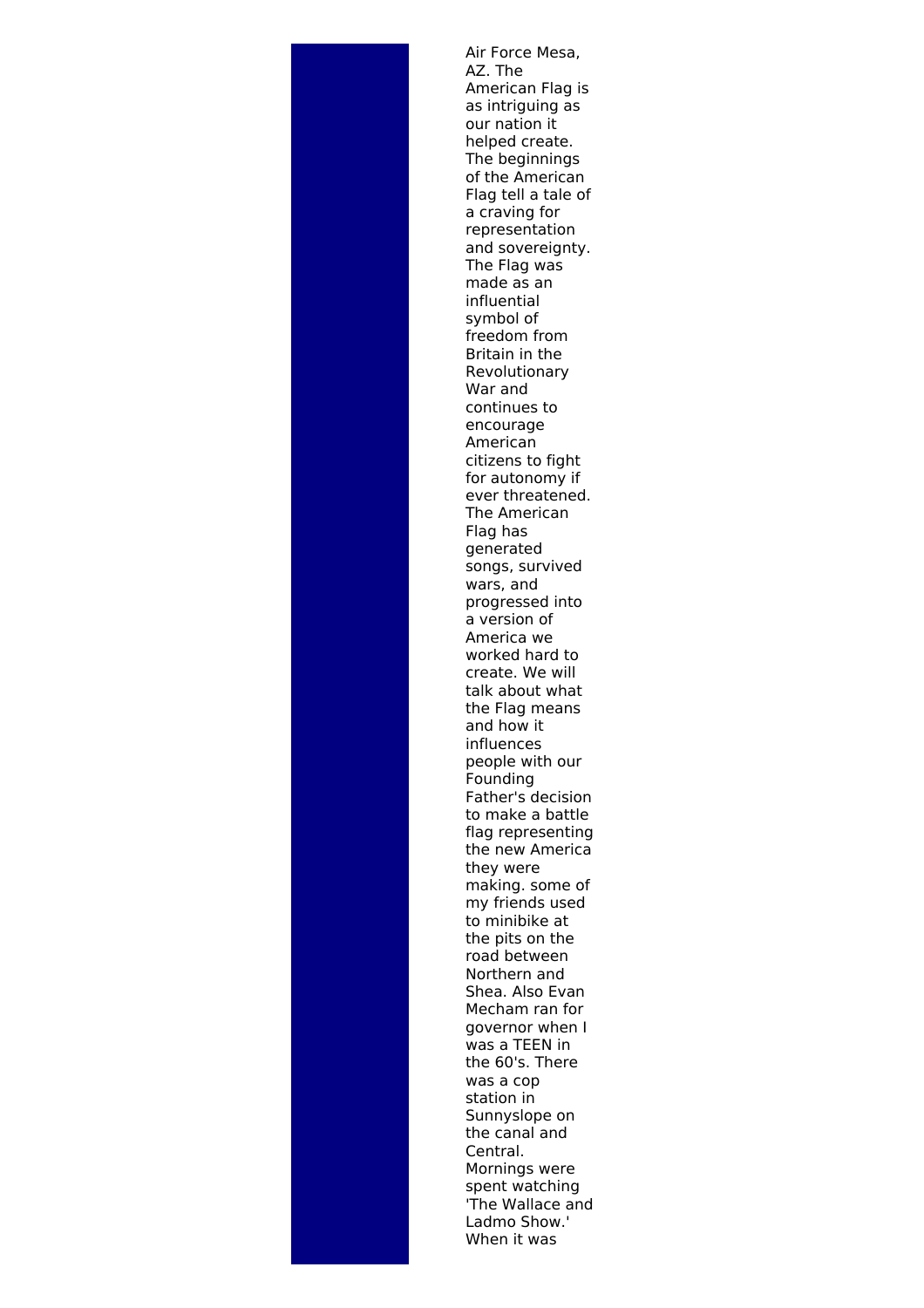over, it was time to leave for school. 'Ladmo Bags'. Your dad subscribed to the Phoenix Gazette (afternoon newspaper) and the Arizona Republic on Sunday. You remember when 44th Street and Thomas was 'Thomas Mall'. The National Archives on Wednesday made public nearly 1,500 documents related to the U.S. government's investigation into the 1963 assassination of President John F. Kennedy. Phoenix police officer shot during reckless driving investigation. You remember when 40th Street and Thomas was 'Tower Plaza,' and there were a few people that climbed to the top and threaten to jump. The Suns did not steal the gorilla from you. They stole it from Eastern Onion Singing Telegram Service. Fans would order telegrams to be done at the games in all kinds of costumes and the owner of Eastern Onion told the messenger who happened to be in the gorilla costume to stay and interact with the crowd. Jerry Collangelo saw an opportunity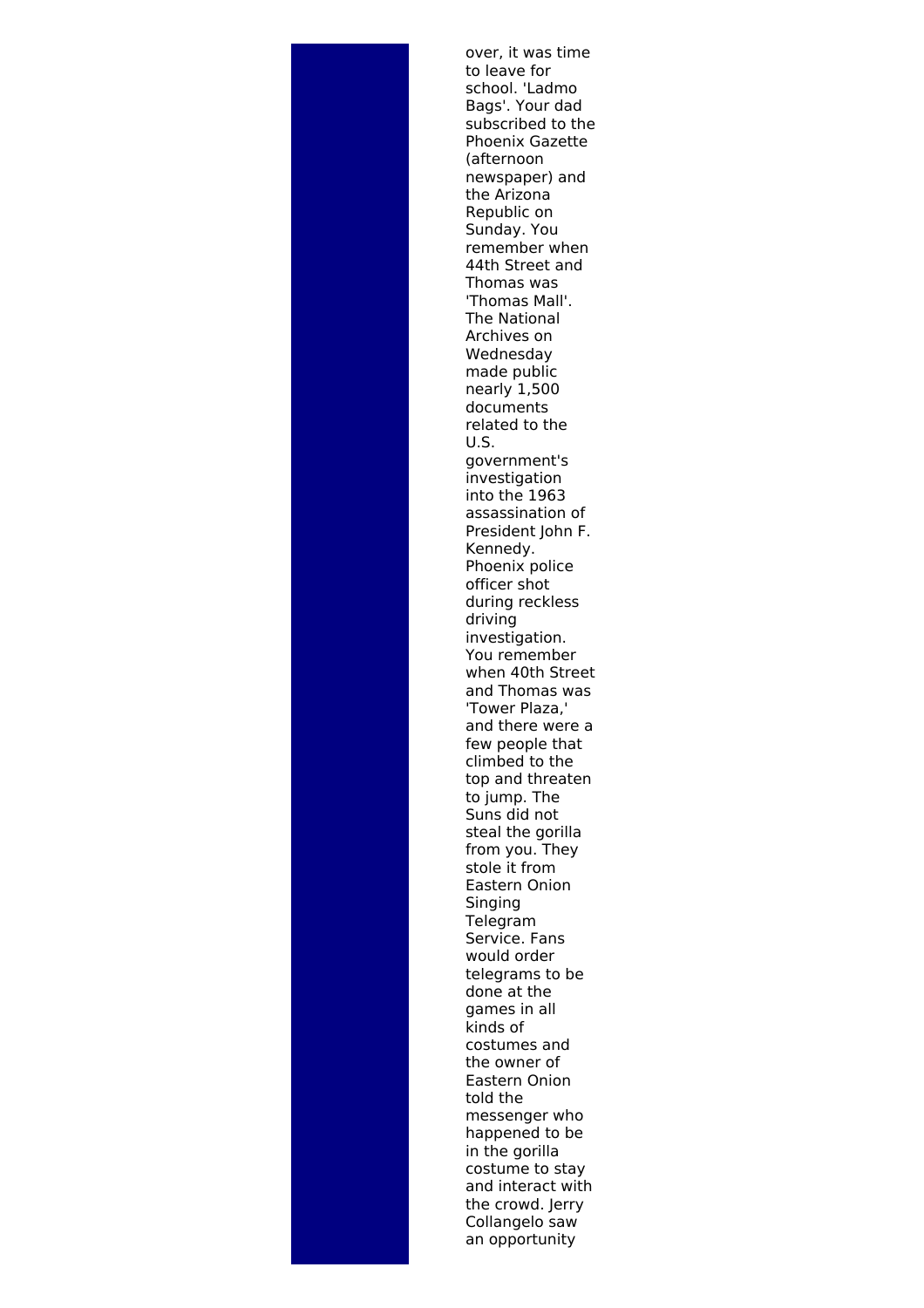and hired the messenger away from Eastern Onion. Suspect on the run after teen boy shot in Avondale. Close 7th Street between Camelback and Indian School Roads. Do you remember the real live big birds at the west end of Christown Mall in the mid sixties. You remember when CBS was on Channel 10, ABC was on channel 3, and channels 5 and 15 were independent. Now, CBS is on Channel 5, FOX is on Channel 10, ABC is on Channel 15, and Channel 3 no longer has a network affiliation. NBC and PBS are the only ones that stayed on their original stations (channel 12 and 8, respectively). I remember cruising central ave. In the 80s on a hot summer night. You remember when houses were built with carports instead of garages. Roofs were covered with wood shakes or asphalt shingles instead of stone tiles. Ricardo Carlo retired from a long career with the USAF as a **Technical** Sergeant, earning two Commendation Medals, one Joint Service Medal, and four Outstanding Unit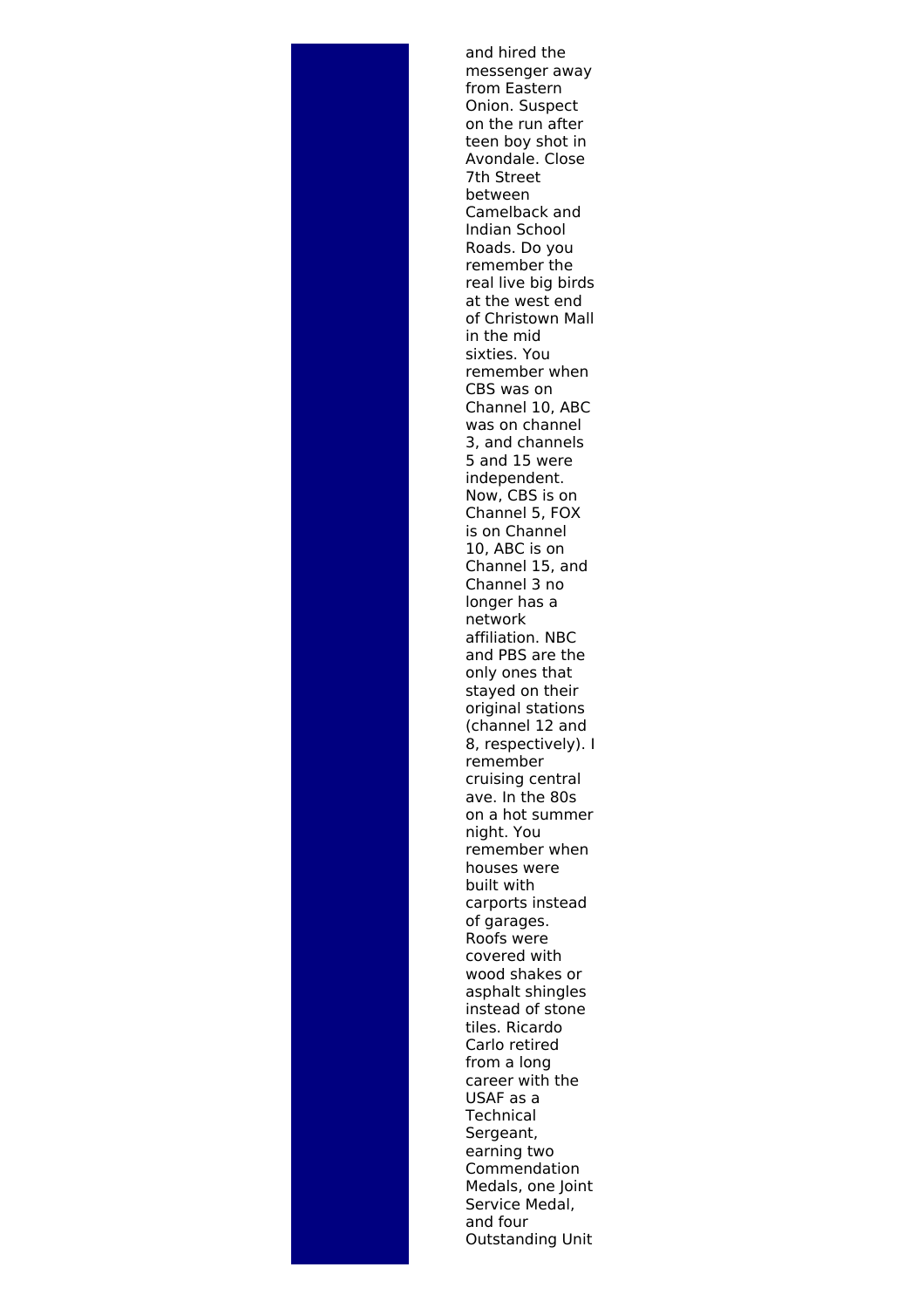Awards. One of his tours of duty included serving with the Strategic Air Command. After retirement, he became the Executive Director (and later President) of the Associated Minority Contractors of America to champion diversity, economic development, and entrepreneurship among Arizona's Small Contractor businesses. He sits on numerous committees and boards in the state, including Rio Salado's President Advisory Council, the City of Phoenix's Small Business Enterprise Oversight Committee, and West-MEC's Industry Advisory Council to name a few. Does anyone remember "Po Folks" country restaurant off 51st Ave and thunderbird rd??. Newly obtained court documents by Arizona's Family revealed that Phoenix Police Officer Tyler Moldovan was shot eight times, including once in the head. No one remembers Channel 61! That's awesome to see someone else does! I totally forgot about the people who would threaten to jump off the tower at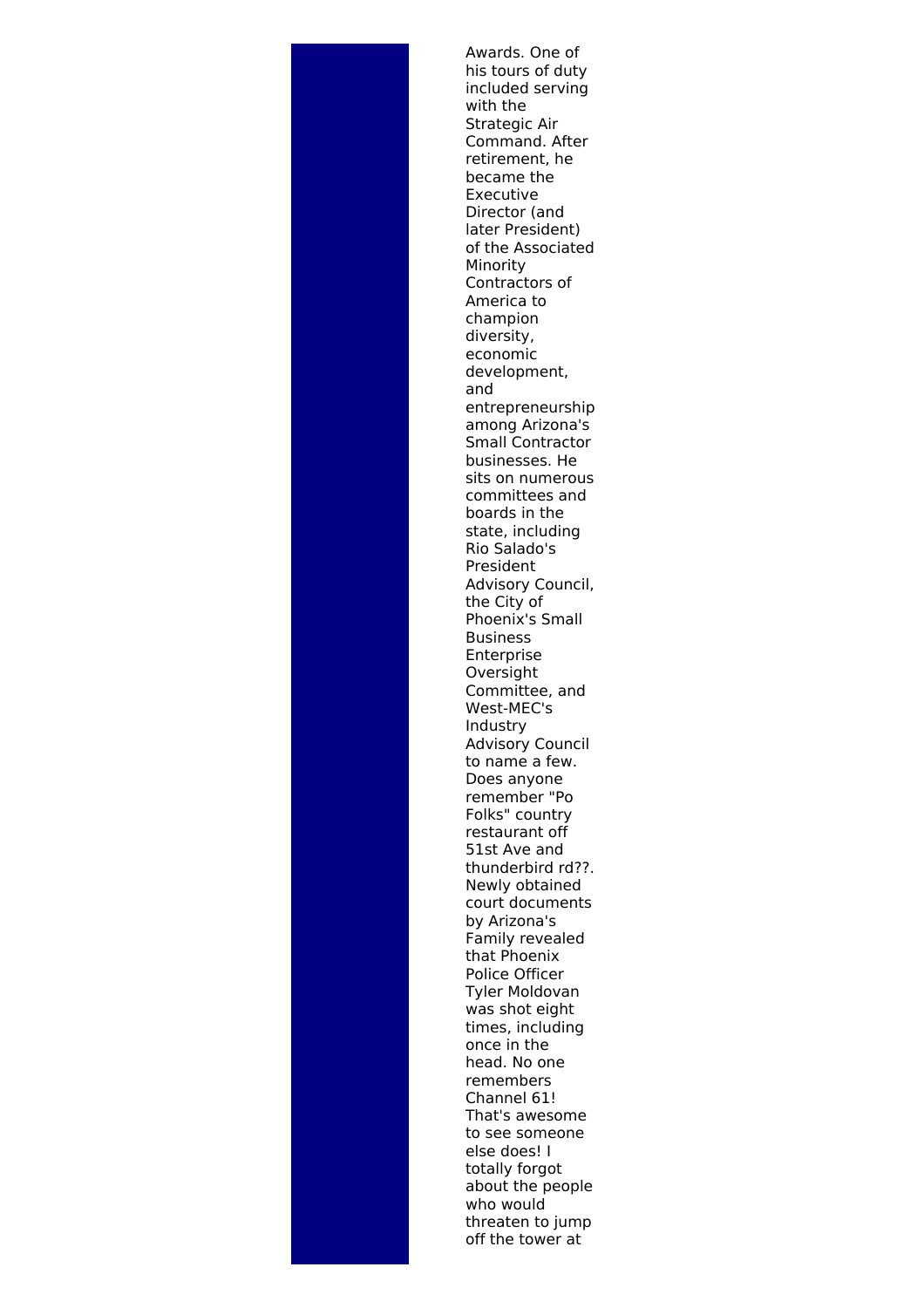Tower Plaza!. You spent hours watching early music videos on UHF channel 61. Due to the limited number of videos at the time, songs like 'Down Under', 'I Ran', and 'Come on Eileen' were repeated quite often. You were lucky if you could get decent reception. You remember when there was a canal at 48th. True Crime Arizona Podcast: THE ZOMBIE HUNTER Episode 7 - New State, New Victims. I don't know about Tropic Gardens Zoo, but in 1959 my parents took us to Jungle Park Zoo on 7th St. There were little rides that you put dime in, we loved riding on them. VISITOR PARKING is on a "first-come, firstserve" basis on the side streets around the parade route, so please come early and allow ample time to navigate crowds. Holiday events, like the Mardi Gras Parade, and the Christmas parade of decorated golf carts. Chan was a bombardier on a B-24 bomber in the European conflict. His plane was called the "Hula Honey." He flew 35 sorties over Nazi Germany. He was born in San Francisco but spent most of his life in Tucson. His wife